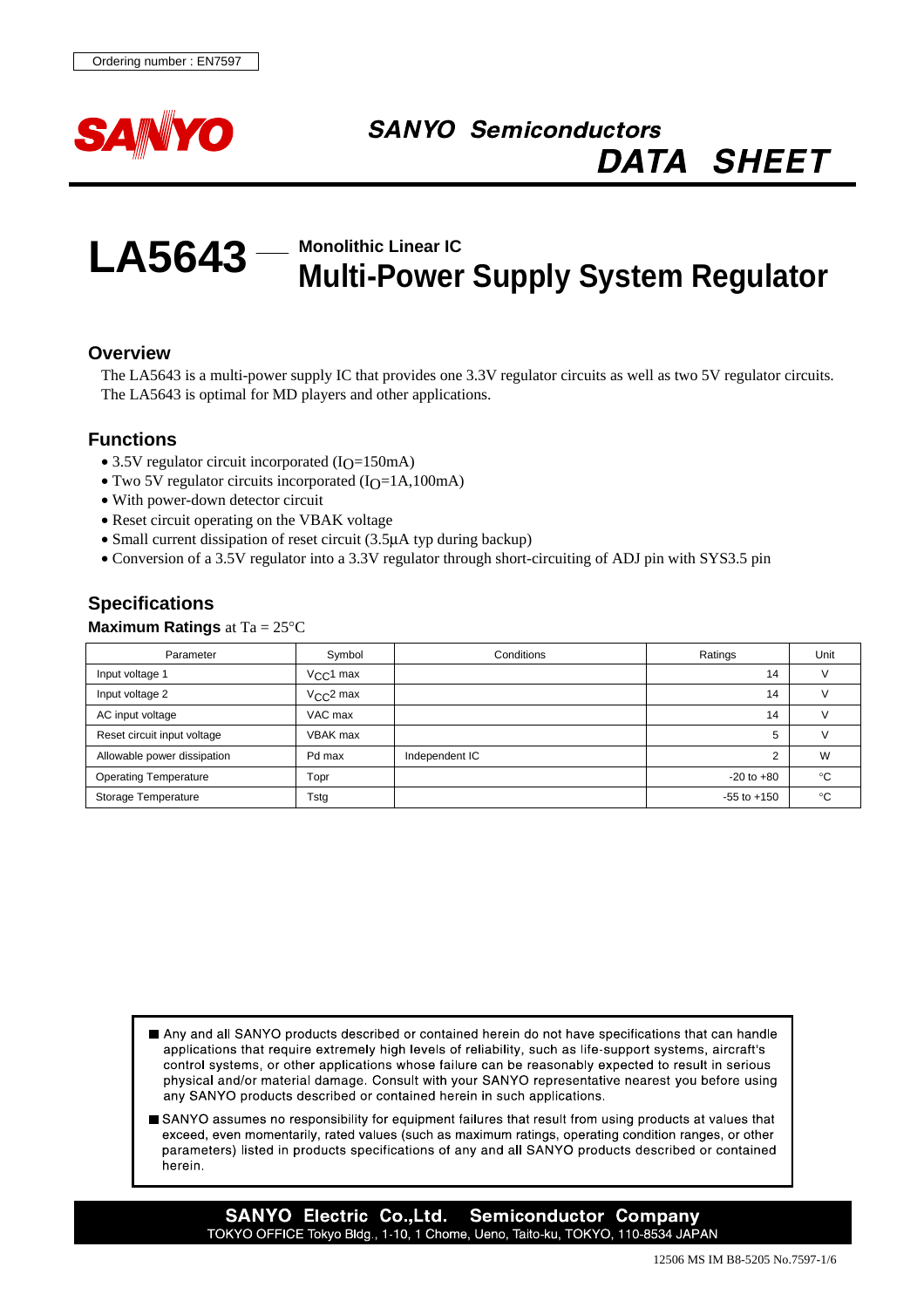## **Operating Conditions** at Ta = 25°C

| Parameter                   | Symbol                | Conditions | Ratings      | Unit |
|-----------------------------|-----------------------|------------|--------------|------|
| Input voltage 1             | $V_{CC}$ 1            |            | 7.75 to 12   |      |
| Input voltage 2             | $V_{CC}$ <sup>2</sup> |            | 3.97 to 12   |      |
| Reset circuit input voltage | <b>VBAK</b>           |            | $1.4$ to $4$ |      |
| PH5 output current          | IPH <sub>5</sub>      |            | $0$ to 1     | A    |
| ANA5 output current         | IANA <sub>5</sub>     |            | 0 to 100     | mA   |
| SYS3.5 output current       | ISYS3.3               |            | 0 to 150     | mA   |
| S.RESET sink current        | <b>ISINK S</b>        |            | 0 to 0.2     | mA   |
| P.DOWN sink current         | ISINK P               |            | $0$ to 1     | mA   |

#### **Electrical Characteristics** at Ta = 25°C

| Parameter                                                               | Symbol                 | Conditions                                  | Ratings      |                |              |        |
|-------------------------------------------------------------------------|------------------------|---------------------------------------------|--------------|----------------|--------------|--------|
|                                                                         |                        |                                             | min          | typ            | max          | Unit   |
| [All circuits (V <sub>CC</sub> 1=10V, V <sub>CC</sub> 2=5V, VBAK=3.1V)] |                        |                                             |              |                |              |        |
| V <sub>CC</sub> 1 current dissipation 1                                 | $_{\rm lCC}$ 1         | IPH5=0mA, IANA5=0mA                         |              | 3.5            | 5            | mA     |
| V <sub>CC</sub> 2 current dissipation 2                                 | 1 <sub>CC</sub> 2      | ISYS3.5=0mA, AC terminal=5V                 |              | 3.5            | 5            | mA     |
| VBAK current dissipation 1                                              | I <sub>IN</sub> 1_VBAK | VBAK=3.1V (S.RESET terminal at "Hi" input)  |              | 3.5            | 5            | μA     |
| VBAK current dissipation 2                                              | I <sub>IN</sub> 2_VBAK | VBAK=1.8V (S.RESET terminal at "Low" input) |              | 0.24           |              | mA     |
| [PH5 regulator block (V <sub>CC</sub> 1=10V, IPH5=1A)]                  |                        |                                             |              |                |              |        |
| Output voltage                                                          | V <sub>O_PH5</sub>     |                                             | 4.75         | 5              | 5.25         | V      |
| Dropout voltage                                                         | VDROP_PH5              |                                             |              | $\overline{2}$ | 2.5          | $\vee$ |
| Line regulation                                                         | AVOLN_PH5              | V <sub>CC</sub> 1=7.75V to 12V              |              |                | 200          | mV     |
| Load regulation                                                         | AVOLD_PH5              | IPH5=5mA to 1A                              |              |                | 200          | mV     |
| Peak output current                                                     | IOP_PH5                |                                             | $\mathbf{1}$ | 1.4            |              | A      |
| Output short-circuit current                                            | losc_PH5               |                                             |              | 0.4            | $\mathbf{1}$ | A      |
| [ANA5 regulator block (V <sub>CC</sub> 1=10V, IANA5=100mA)]             |                        |                                             |              |                |              |        |
| Output voltage                                                          | V <sub>O</sub> _ANA5   |                                             | 4.75         | 5              | 5.25         | V      |
| Dropout voltage                                                         | VDROP_ANA5             |                                             |              | $\overline{2}$ | 2.5          | V      |
| Line regulation                                                         | AVOLN_ANA5             | V <sub>CC</sub> 1=7.75V to 12V              |              |                | 200          | mV     |
| Load regulation                                                         | AVOLD_ANA5             | IANA5=5 to 100mA                            |              |                | 200          | mV     |
| Peak output current                                                     | IOP_ANA5               |                                             | 100          | 140            |              | mA     |
| Output short-circuit current                                            | losc_ANA5              |                                             |              | 40             | 100          | mA     |
| Output noise voltage                                                    | VNO_ANA                | 10Hz $\leq$ f $\leq$ 100kHz                 |              | 120            |              | μV     |
| [SYS3.5 regulator block (V <sub>CC</sub> 2=5V, ISYS3.5=150mA)]          |                        |                                             |              |                |              |        |
| Output voltage 1                                                        | $V_{\Omega}$ _SYS3.5   |                                             | 3.43         | 3.5            | 3.57         | V      |
| Output voltage 2                                                        | $V_0$ _SYS3.5/3.3      | SYS3.5 pin and ADJ pin short-circuited      | 3.23         | 3.3            | 3.37         | V      |
| Dropout voltage                                                         | VDROP_SYS3.5           |                                             |              | 0.25           | 0.4          | V      |
| Line regulation                                                         | <b>AVOLN SYS3.5</b>    | V <sub>CC</sub> 2=3.97V to 12V              |              |                | 200          | mV     |
| Load regulation                                                         | AVOLD_SYS3.5           | ISYS3.3=5 to 150mA                          |              |                | 200          | mV     |
| Peak output current                                                     | IOP_SYS3.5             |                                             | 150          | 210            |              | mA     |
| Output short-circuit current                                            | losc_SYS3.5            |                                             |              | 75             | 150          | mA     |
| [P.DOWN detection circuit (V <sub>CC</sub> 2=5V)]                       |                        |                                             |              |                |              |        |
| P.DOWN threshold voltage 1                                              | Vth1 P.DOWN            |                                             |              |                |              | $\vee$ |
| P.DOWN threshold voltage 2                                              | Vth2_P.DOWN            | SYS3.5 pin and ADJ pin short-circuited      | 2.7          | 2.78           | 2.86         |        |
| P.DOWN hysteresis width                                                 | Vhys_P.DOWN            |                                             | 90           | 100            | 110          | mV     |
| P.DOWN residual voltage                                                 | Vsat P.DOWN            | cd1 terminal=Short                          |              |                | 200          | mV     |
|                                                                         |                        | P.DOWN terminal=1mA                         |              |                |              |        |
| P.DOWN delay time                                                       | Td1                    | $cd1=1\mu F$                                | 75           | 100            | 125          | ms     |

Continued on next page.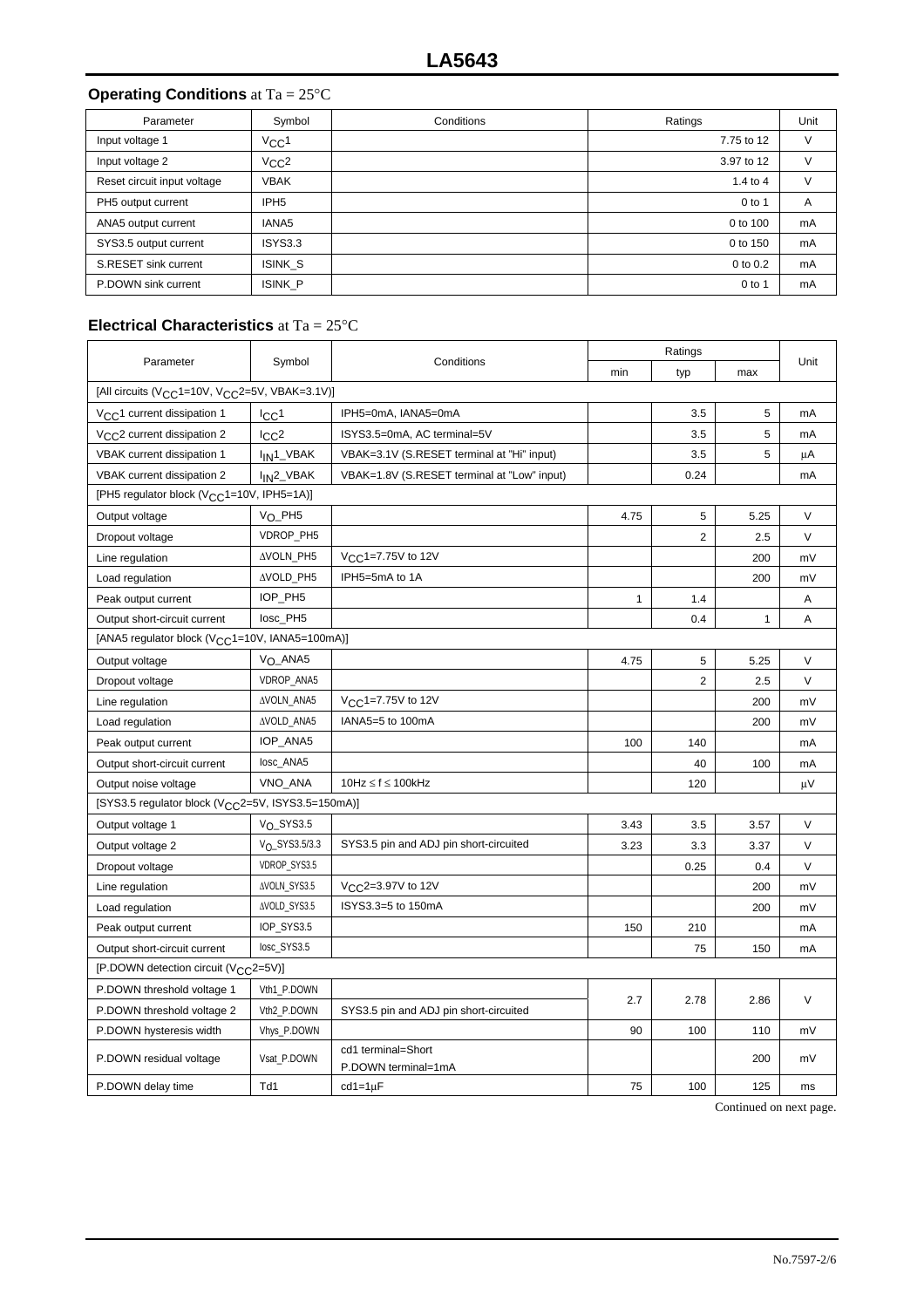| Continued from preceding page.                |                     |                                              |         |      |      |      |  |
|-----------------------------------------------|---------------------|----------------------------------------------|---------|------|------|------|--|
| Parameter                                     | Symbol              | Conditions                                   | Ratings |      |      | Unit |  |
|                                               |                     |                                              | min     | typ  | max  |      |  |
| [AC detection circuit (V <sub>CC</sub> 2=5V)] |                     |                                              |         |      |      |      |  |
| AC threshold voltage                          | Vth AC              |                                              | 0.87    | 0.9  | 0.93 | V    |  |
| AC hysteresis width                           | Vhys_AC             |                                              | 0.5     | 0.6  | 0.7  | V    |  |
| AC pin drain current                          | IB_AC               | $VAC = 0.8V$                                 |         | 1.6  |      | μA   |  |
| [S.RESET circuit (VBAK=3.3V)]                 |                     |                                              |         |      |      |      |  |
| S.RESET threshold voltage 1                   | Vth1 S.RESET        |                                              | 2.7     | 2.78 | 2.86 | V    |  |
| S.RESET threshold voltage 2                   | Vth2 S.RESET        |                                              | 1.9     | 2.0  | 2.1  | V    |  |
| Reset output undefined voltage                | <b>VUNS S.RESET</b> |                                              |         |      | 1.4  | V    |  |
| S.RESET residual voltage                      | Vsat S.RESET        | cd2 terminal=Short<br>S.RESET termianl=0.2mA |         |      | 200  | mV   |  |
| S.RESET delay time                            | Td2                 | $cd2=1\mu F$                                 | 75      | 100  | 125  | ms   |  |

# **Package Dimensions**

unit : mm 3170B



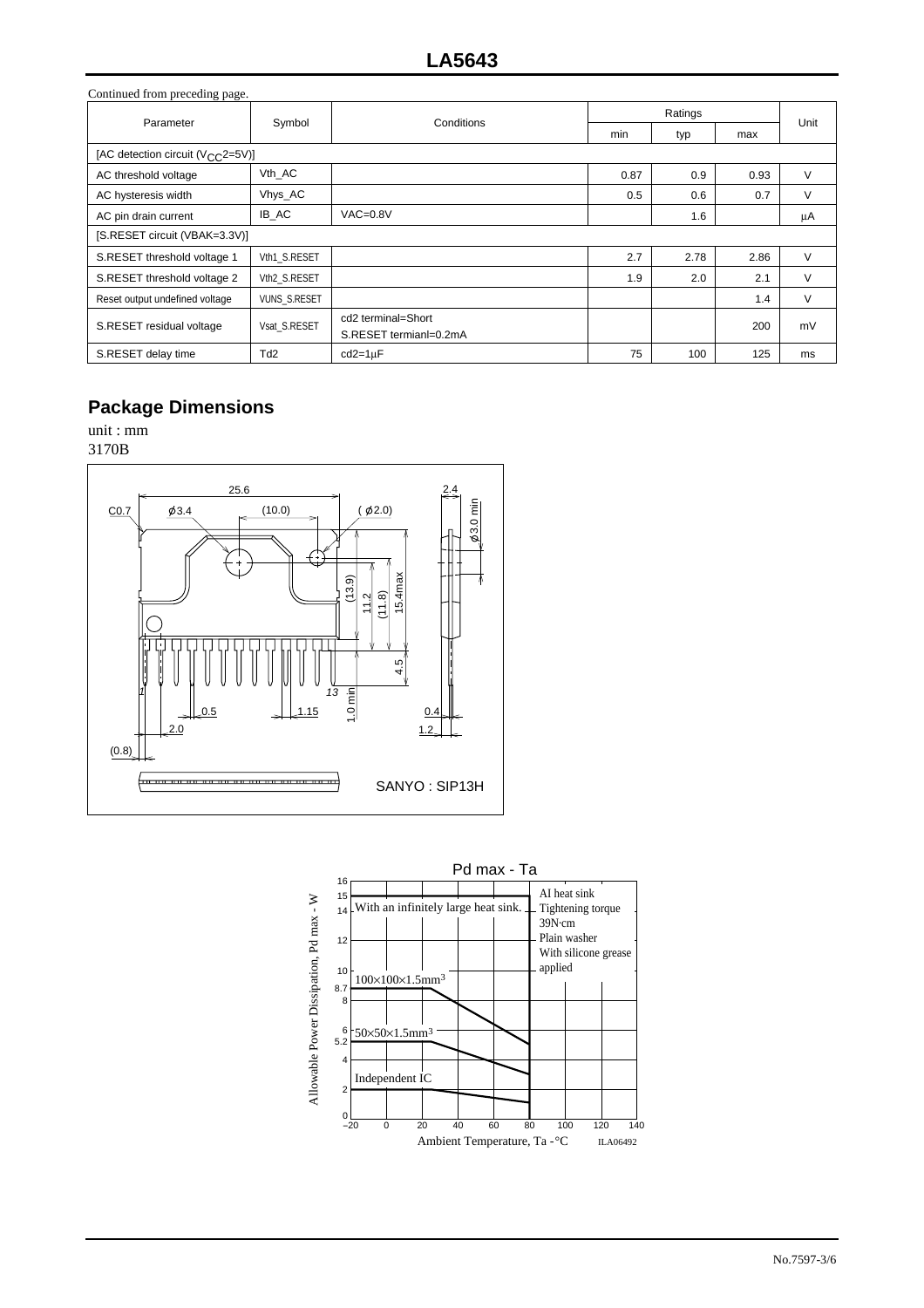## **Pin Assignment**



## **Block Diagram**



Note) Use capacitors that develop less capacity fluctuation due to temperature.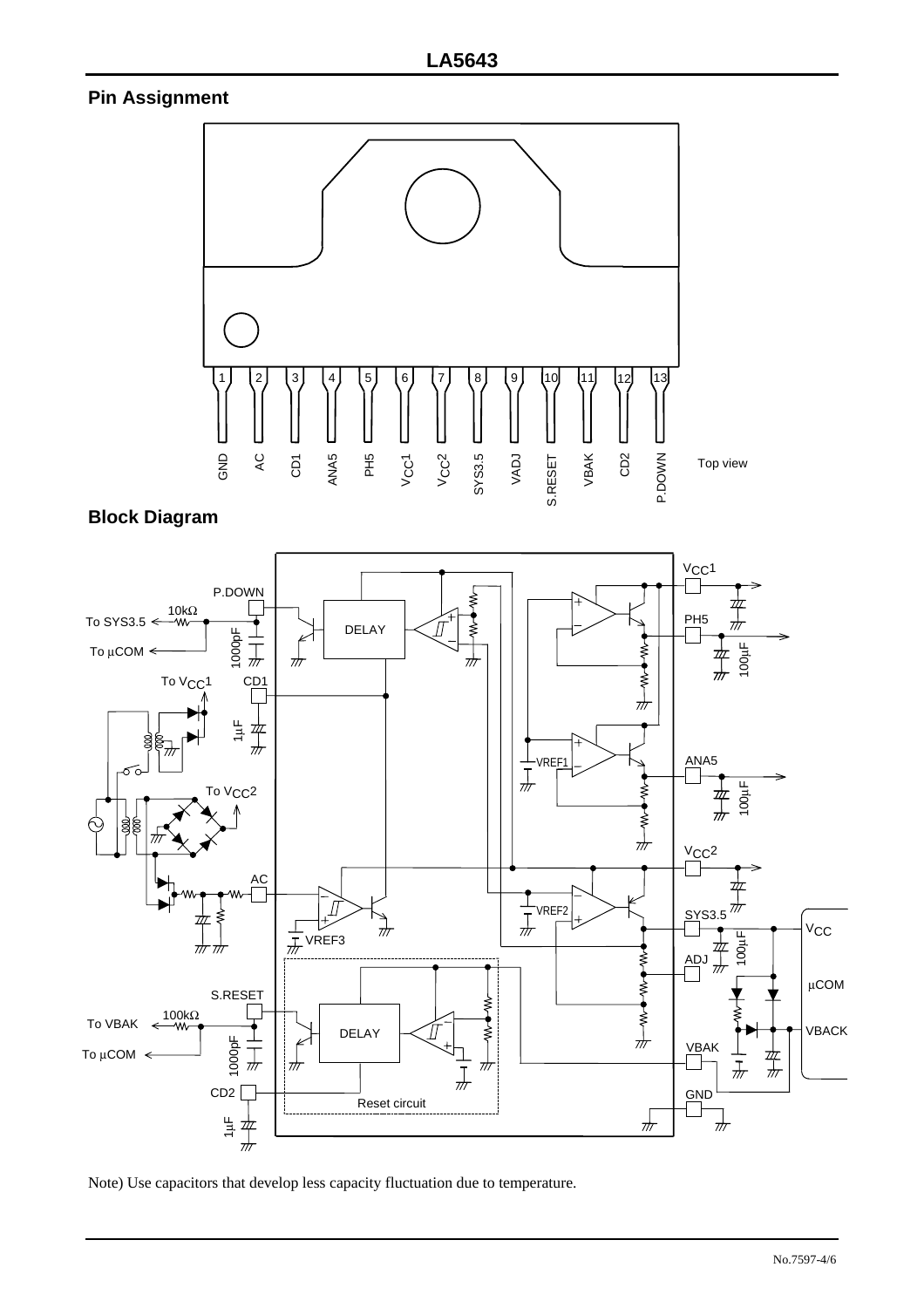



Note: S.RESET output is in the operation-undefined condition.